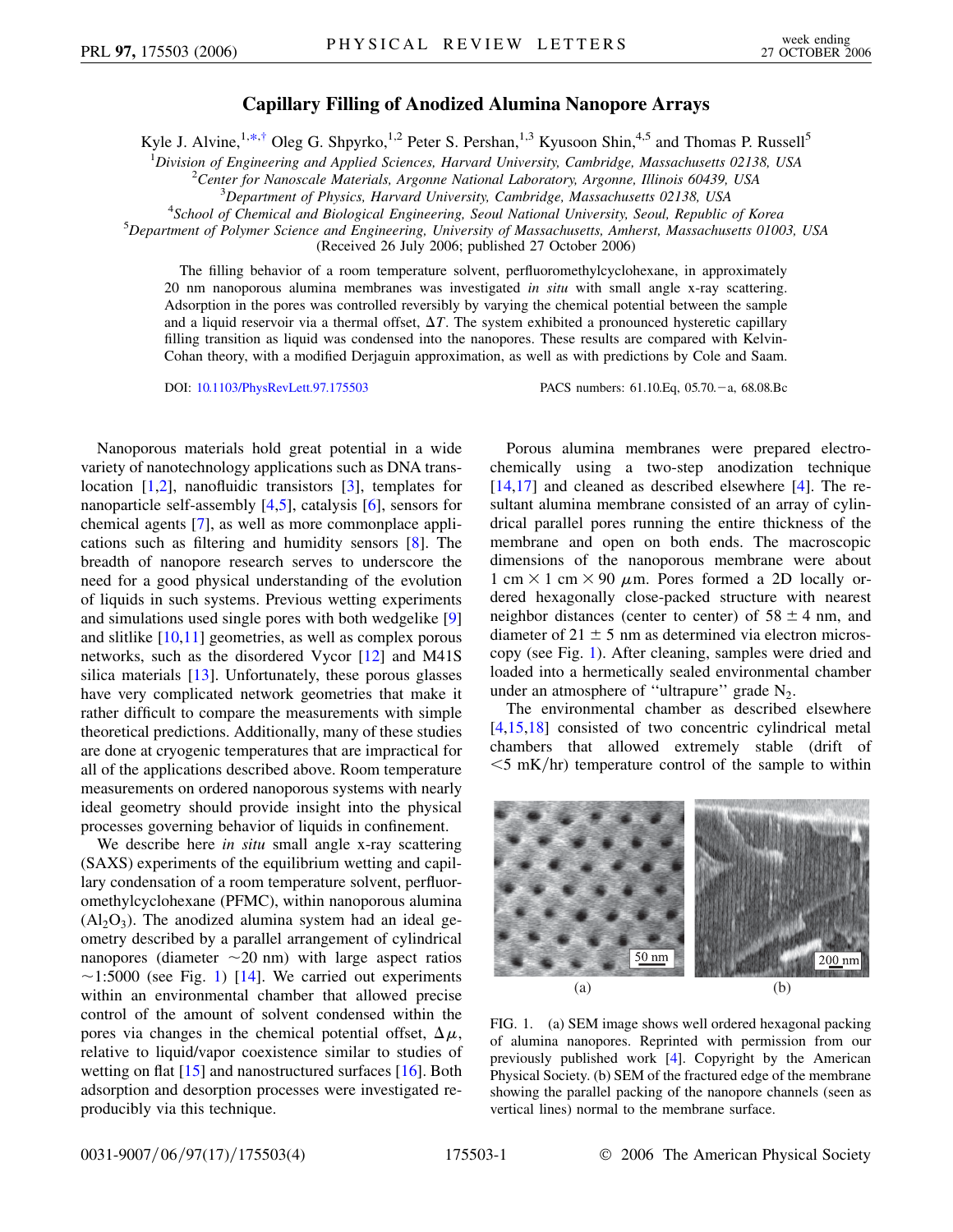a readout precision of 1 mK. Condensation of liquid solvent into the pores was precisely controlled via a positive offset  $\Delta T$  between the sample temperature,  $T_s$ , and the temperature,  $T_r$ , of a liquid PFMC (purum grade,  $97\%$  GC) reservoir, related to the chemical potential offset by  $\Delta \mu \approx$  $H_{vap} \Delta T/T_r$  [[4](#page-3-5),[15](#page-3-16),[18](#page-3-19)]. Here  $H_{vap} = 33.9 \text{ kJ/mol}$  is the heat of vaporization of PFMC. [\[19\]](#page-3-20) For large  $\Delta T$ , little or no liquid condenses in the pores. As the  $\Delta T$  (and thus  $(\Delta \mu)$  is decreased toward zero, increasing amounts of liquid condense into the pores until saturation (complete volume filling) is obtained.

During the experiment, the inner and outer chambers were set at  $T_{\text{in}} = 31.6 \degree \text{C}$  ( $T_r = 31.9 \degree \text{C}$ ) and  $T_{\text{out}} =$ 28.5 °C, respectively. Although the sample was nearly thermally isolated from the inner chamber, for high sample temperatures the large heat loads on the sample increased  $T_{\text{in}}$  and  $T_r$  to 36 °C and 38 °C, respectively. Stability of  $T_r$ was better than 50 mK throughout the experiment.

*In situ* small angle x-ray scattering (SAXS) data were collected using incident monochromatic Cu-*K-*<sup>1</sup> radiation with high horizontal angular resolution of 0.005° (87  $\mu$ rad) achieved using a triple-bounce channel cut Bonse-Hart [\[20\]](#page-3-21) Ge(111) monochromator. High horizontal detector resolution was obtained by mounting an identical triple-bounce Ge(111) analyzer crystal after the sample, in the nondispersive geometry [\[21](#page-3-22)] (see Fig. [2](#page-1-0)). Scattered photons were collected with a scintillation detector.

The alumina membrane was mounted in a transmission geometry with the face of the membrane nearly perpendicular to the x-ray beam, aligning the long axis of the pores nearly parallel to the beam. In order to take advantage of the high horizontal angular resolution, the mem-

<span id="page-1-0"></span>

<span id="page-1-2"></span>FIG. 2. SAXS Geometry: (a) Spectrometer setup: A triplebounce monochromator  $(M)$  selects Cu  $K_{\alpha 1}$  radiation with high angular resolution in the horizontal plane. An identical triple-bounce analyzer crystal (A) is used after the sample, before the detector (D). (b) Alumina pores are tilted,  $\psi_s$ 8*:*5, in the *y*-*z* plane away from the parallel condition to take advantage of the enhanced horizontal resolution. Scattered intensity is measured as a function of  $2\theta$  in the *x*-*z* plane. (c)(1) Conformal pore filling with film thickness, *d*. (c)(2) Partially filled (metastable condition) pore with meniscus during desorption.

brane was tilted in the vertical direction by  $\psi_s \approx 8.5^\circ$ . This tilt effectively confined the scattering to the horizontal plane and minimized waveguide or multiple scattering effects due to grazing angle reflections from the pore walls. In this geometry, the intensity of the  $\langle 10 \rangle$  powder diffraction peak, due to the 2D hexagonal packing arrangement of the coaligned pores with a well defined pore-pore distance, was recorded *in situ* as  $\Delta T$  was varied between 0.1 K up to 27 K for both adsorption (cooling) and desorption (heating) paths.

Immediately prior to collecting the data presented here, the pores were cleaned by repeated ''flushing'' (produced by rapid thermal cycling over the full  $\Delta T$  range) with PFMC over ten thermal cycles. The intensity of the  $\langle 10 \rangle$ diffraction peak recorded at the highest  $\Delta T = 27$  K gradually increased over the first three flushing cycles and remained unchanged during subsequent cycles.

As liquid condenses into the pores, replacing  $N_2$ , the electron density contrast of the system decreases, eventually saturating when the pores are completely filled with liquid. This reduction in contrast is measured by a corresponding decrease in the scattering intensity of the powder diffraction peaks,  $I_{\text{peak}}(\Delta T)$ , relative to the dry peak intensity,  $I_{\text{peak}}(\text{dry})$  (see Fig. [3\)](#page-1-1). Neglecting absorption, the added solvent volume fraction,  $V(\Delta T)$ , can be determined within the small angle approximation  $[4,16]$  $[4,16]$  $[4,16]$  from the scattering intensity of the lowest order peak, the  $\langle 10 \rangle$ , as follows:

<span id="page-1-1"></span>

FIG. 3. Volume fraction as a function of  $\Delta T$ . Adsorption (O) and desorption  $(\bullet)$  data are shown with arrows indicating the measurement direction. The horizontal axis scale is split  $\frac{1}{\sqrt{2}}$  in order to fit data at high  $\Delta T$ . A vertical line represents the Kelvin transition,  $\Delta T = 1.9 \pm 0.2$  K. The solid curve is a fit of the pretransition filling within the Derjaguin approximation. Horizontal dashed lines indicate the critical and metastable volume fractions,  $V_c$  and  $V_m$  respectively. Inset: The  $\langle 10 \rangle$  diffraction peak for various  $\Delta T$  (symbols  $\blacksquare$ ,  $\Box$ ,  $\blacktriangle$ ,  $\triangle$  correspond to  $\Delta T$  of 9.9 K, 2.5 K, 2.0 K, and 1.3 K, respectively) during the absorption cycle. The arrow indicates the intensity decrease with decreasing  $\Delta T$ .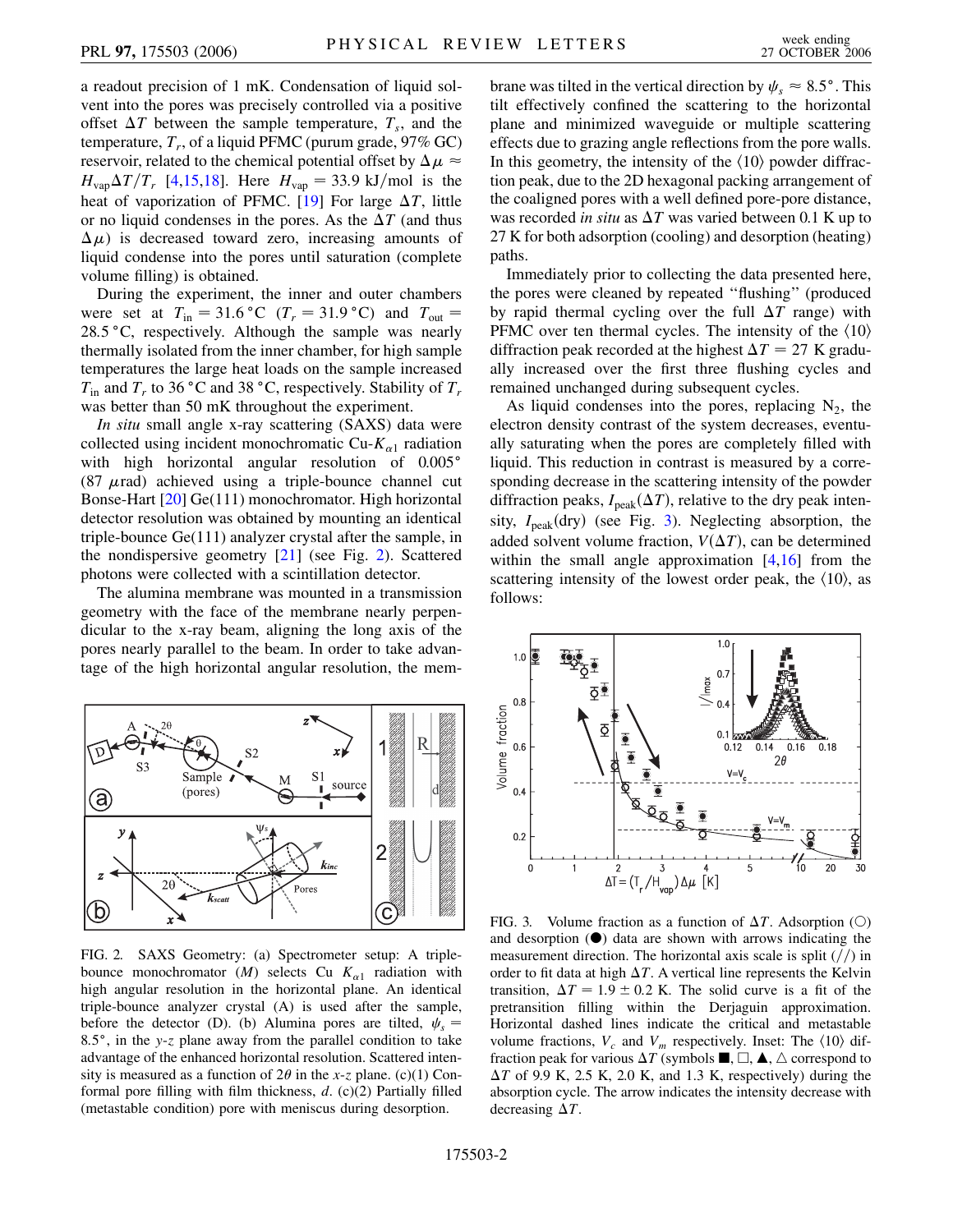$$
V(\Delta T) \propto \sqrt{I_{\text{peak}}(\text{dry})} - \sqrt{I_{\text{peak}}(\Delta T)} \tag{1}
$$

Because of van der Waals (vdW) interactions, the pores are, in practice, never "dry" or empty, making  $I_{\text{peak}}(\text{dry})$ difficult to determine. Even at the largest  $\Delta T$  realized in this experiment, we still expect monolayer adsorption of material onto the walls of the pores, evidenced by the necessity of flushing. For small  $\Delta T$ , complete volume filling is easily observed by the intensity saturation. For the purposes of this analysis, we calculated a theoretical value for  $I_{\text{peak}}(\text{dry})$  from the ratio of the form factors squared for empty and PFMC filled pores. The form factor can be defined as a function of the radius, *R*, liquid film thickness, *d*, the electron densities,  $\rho_L$  and  $\rho_S$ , for PFMC and Al<sub>2</sub>O<sub>3</sub>, respectively, and scattering vector  $q = (2\pi/\lambda)\sin(2\theta)$ :

$$
F(\rho_L, \rho_S, d, R) = \frac{\rho_L}{q} [R J_1(qR) - (R - d) J_1(q(R - d))]
$$

$$
- \frac{\rho_S R}{q} J_1(qR). \tag{2}
$$

The ratio,  $|F(d = R)/F(d = 0)|^2 \approx 0.3$ , combined with the saturated intensity at low  $\Delta T$ , provided the necessary offset and normalization.

Values for the fractional volume condensed into the pores, derived from the  $\langle 10 \rangle$  diffraction peak intensity for both adsorption and desorption, are plotted in Fig. [3](#page-1-1) as a function of  $\Delta T$ . X-ray adsorption corrections were applied to the highest  $\Delta T$  measurements when increases in saturated vapor pressure of PFMC in the chamber were nonnegligible. The system exhibits a pronounced capillary transition upon filling, occurring at approximately  $\Delta T^* =$  $1.9 \pm 0.2$  K (at maximum slope, indicated with a solid vertical line in Fig. [3\)](#page-1-1). Utilizing the simple Kelvin equation for capillary filling

$$
\Delta T^* = \left(\frac{T_r}{H_{\text{vap}}}\right) \Delta \mu^* = \left(\frac{T_r}{H_{\text{vap}}}\right) \frac{\gamma}{nR},\tag{3}
$$

where  $\gamma = 12.5$  mN/m is the surface tension of the PFMC, and  $n = 5.1 \times 10^3$  mol/m<sup>3</sup> is the molar volume of the PFMC, this indicates a nanopore radius of  $R =$  $11.8 \pm 1.0$  nm, in agreement with electron microscopy measurements. The system also exhibits hysteresis common to porous systems [[22](#page-3-23)] with the desorption transition occurring at  $\Delta T^* = 2.3 \pm 0.2$  K. The width of this hysteresis is smaller by a factor of 5 than the prediction by Cohan [\[23](#page-3-24)] for a desorption transition at  $2\Delta T^*$  due to pores emptying by retreating menisci from the pore ends. Thus, the simple Cohan argument cannot provide a complete description of the hysteresis observed here, indicating the necessity of using a more complex theoretical approach.

In their seminal work, Cole and Saam [[24](#page-3-25),[25](#page-3-26)] put forth a theoretical treatment which includes substrate interactions ignored by the Cohan-Kelvin theory. A brief outline of their capillary pore filling theory, including the influence of vdW interactions with the pore walls, is given here. We further simplify the theory by using the Derjaguin approximation [\[26](#page-3-27)] with the assumption that the capillary transition occurs when the thickness of the adsorbed liquid on the pore walls is small compared to the pore radius.

The total free energy per unit length of a cylindrically symmetric film on the walls of the pore is

$$
G(d) = 2\pi\gamma(R - d) + n\Delta\mu\pi(2Rd - d^2) + U(d), \quad (4)
$$

where  $U(d)$  is the vdW potential between the liquid and the pore walls. For films thin relative to the pore radius,  $d \ll$  $R$ ,  $U(d)$  has the form equivalent to that for a liquid film on a flat substrate (Derjaguin approximation) [\[26\]](#page-3-27):

$$
U(d) = \frac{A_{\text{eff}}}{12\pi d^2} 2\pi R,\tag{5}
$$

where  $A_{\text{eff}} = 6.3 \times 10^{-20}$  J is the effective Hamaker constant for PFMC on  $Al_2O_3$  [[27](#page-3-28)]. In the limit of vanishing film thickness, this term should be replaced by the interfacial tension term for the pore wall-liquid interface. The equilibrium condition is then given by

$$
\frac{\partial G(d)}{\partial N} = 0 \tag{6}
$$

$$
\Delta \mu(d) = \frac{A_{\text{eff}}}{6\pi n d^3} + \frac{\gamma}{n(R-d)}\tag{7}
$$

<span id="page-2-0"></span>Equation ([7\)](#page-2-0) simplifies to the Kelvin equation when vdW interactions are ignored. Using Eq. [\(7\)](#page-2-0), we fit the pretransition filling data for the absorption cycle, yielding a value of  $R = 11.8 \pm 0.2$  nm (see Fig. [3](#page-1-1) solid curve) in agreement with the Kelvin value obtained earlier. Discrepancies with the fit at large  $\Delta T$  are possibly due to the film thickness being on the order of the monolayer thickness. The capillary transition to filled pores occurs when the chemical potential reaches the minimum allowed value, since further reduction of the chemical potential can only be achieved by complete filling of the pore,  $d = R$ , in which case the surface tension term vanishes due to the vanishing of the interface. This stability or critical condition for the cylindrically symmetric film is satisfied for  $\partial \Delta \mu(d)/\partial N \geq 0$  (in the limit  $d \ll R$ ):

$$
\frac{A_{\text{eff}}}{2\pi d^4} \ge \frac{\gamma}{(R-d)^2} \approx \frac{\gamma}{R^2}
$$
 (8)

This demonstrates that the thin film is stabilized by the vdW interactions with the pore wall and that, at the transition,  $d \approx 3.3$  nm, validating the use of the Derjaguin approximation,  $d \ll R$ .

For our system with  $R = 11.8$  nm, numerical calculations of Cole and Saam predict an onset of instability for volume fraction  $V_c \approx 0.44$  (see Fig. [3](#page-1-1) in Ref. [[25\]](#page-3-26)) assuming  $R_0 = \sqrt{A_{\text{eff}}/2\gamma} \approx 1.6 \text{ nm}$  for the PFMC/Al<sub>2</sub>O<sub>3</sub> system. The estimate for the onset of the capillary transition,  $V_c$  occurs at slightly higher  $\Delta T$  than expected from the Kelvin and Derjaguin methods (see Fig. [3](#page-1-1)), but within the